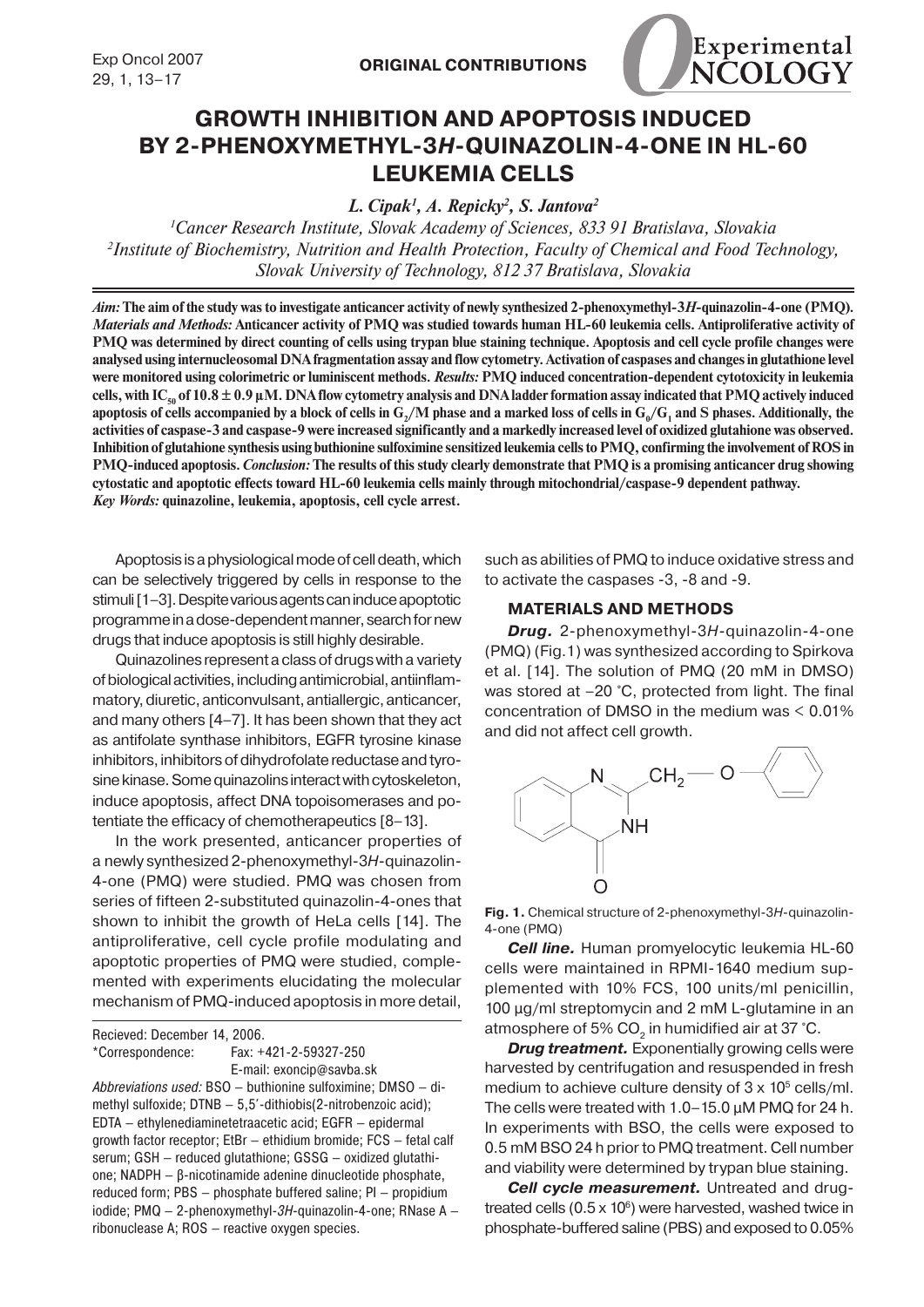Triton X-100 in PBS supplemented with RNase A (50  $\mu$ g/ ml) for 25 min at 37 °C. Afterwards, DNA was stained by PI (50 μg/ml) for 15 min at 4 °C. Samples were analyzed by a Coulter Epics Altra flow cytometer with the use of software provided by the manufacturer. A minimum of 20,000 cells per sample was analyzed at a flow rate of 200 cells/s.

*Electrophoretic analysis of apoptotic DNA frag***mentation.** Untreated and drug-treated cells (1 x 10<sup>6</sup>) were harvested, washed in PBS and lysed with 100 µl of solution (10 mM Tris, 10 mM EDTA, 0.5% Triton X-100) supplemented with proteinase K (1 mg/ml). Samples were then incubated at 37 °C for 1 h and heated at 70 °C for 10 min. Following lysis, RNase A (200 μg/ml) was added and repeated incubation at 37 °C for 1h followed. The samples were subjected to electrophoresis at 40 V for 2 h in 1.5% (w/v) agarose gel complemented with EtBr (1 μg/ml). Separated DNA fragments were visualized using UV transilluminator (254 nm).

*Caspase-3 activity assay.* Cells were treated with vehicle (DMSO) or 5.0 and 10.0 μM PMQ for 24 h. Cell lysates were prepared and caspase-3 activity was measured according to the manufacturer's protocol (CaspACETM Assay System, Promega Corporation, USA). Briefly, an equal amount of cell lysate proteins (adjusted to 10 µl with lysate buffer) was added to the reaction mixtures containing colorimetric substrate peptide specific for caspase-3(Ac-DEVD-pNA). The plate was incubated in the dark for 4 h at 37 °C. Absorbance was determined after 8 h using a spectrophotometric microplate reader (Humareader, U.K., 405 nm). Protein concentrations were determined by Bradford method.

*Caspase-8 and caspase-9 activities assays.* Cells were treated with vehicle (DMSO) or 10.0 μM PMQ for 24 h. Caspase-8 and caspase-9 activities were measured according to the manufacturer's protocol (CaspGlo™ Assay, Promega Corporation, USA). Briefly, 100 μl of Caspase-Glo™8 Reagent (containing Z-LETD-aminoluciferin) and 100 μl of Caspase-Glo<sup>™</sup> 9 Reagent (containing Z-LEHD-aminoluciferin), respectively, were added to the test tube with 100 μl of cell suspension containing 50,000 cells and mixed. The luminescence signal was measured after 30 min using a Glomax<sup>TX</sup> 20/20 Luminometer w/Dual Auto-Injector (Turner BioSystems, USA).

*Glutathione assay.* To determine total glutathione (GSHt), 10 μl of cell lysate was incubated at 30 °C with 80 μl of 0.3 mM NADPH, 125 mM sodium phosphate buffer with 6.3 mM EDTA, pH 7.5, and 10 μl of 6 mM DTNB. After addition of 20 μl of 25 U/ml GSH reductase the change in absorbance at 412 nm was measured using Spekol 221. To measure oxidized glutathione (GSSG), reduced glutathione (GSH) in samples was derivatized by adding 0.2 μl of 20 mM 4-vinylpyridine per 12.5 μl solution and mixed vigorously for 1 min. GSSG was measured in the same manner as GSHt. The concentration of GSH was calculated as the difference between GSHt and GSSG. In parallel experiments, the number of cells was determined in order to express the results as the amount of GSHt (nanomoles) per 10<sup>6</sup> cells.

*Statistical analysis.* Data are presented as the means  $\pm$  S.D. of three independent experiments. The median and the standard deviation were calculated using Excel (Microsoft Office, Version 98). The statistical significance of the results obtained was evaluated by the Student's *t*-test, with probability values of 0.05 being considered as significant.

## **RESULTS**

*PMQ inhibits growth and induces apoptosis in HL-60 cells.* Growth of HL-60 leukemia cells exposed to 1.0–15.0 μM of 2-phenoxymethyl-3*H*-quinazolin-4-one (PMQ) was monitored within 24 h. As shown in Fig. 2*a*, PMQ induced concentration-dependent inhibition of cell proliferation with  $IC_{50}$  of 10.8  $\pm$  0.9 µM. Assessment of cytoplasmic membrane integrity revealed that PMQ at tested concentrations did not affect the membrane integrity of treated cells significantly. The growth inhibition induced by PMQ was accompanied by apoptotic cell death and cell cycle profile changes. As presented in Fig. 2*b*, 5.0 μM PMQ induced significant apoptotic DNA fragmentation. Induction of apoptosis was confirmed by an appearance of sub- $G_0$ cell population. Cell cycle analysis revealed that PMQ induced concentration-dependent  $G<sub>2</sub>/M$  cell cycle arrest (53.2  $\pm$  3.2% for cells treated with 15.0  $\mu$ M PMQ compare to 11.6  $\pm$  2.8% for untreated cells) with a marked loss of cells in  $G_0/G_1$  and S phases (Table 1).



**Fig. 2.** Effect of 2-phenoxymethyl-3*H*-quinazolin-4-one (PMQ) on proliferation of HL-60 leukemia cells. Data represent mean values ± S.D. of three independent experiments (*a*). Apoptotic DNA fragmentation induced by PMQ in HL-60 leukemia cells. The figure is representative of three independent experiments (*b*)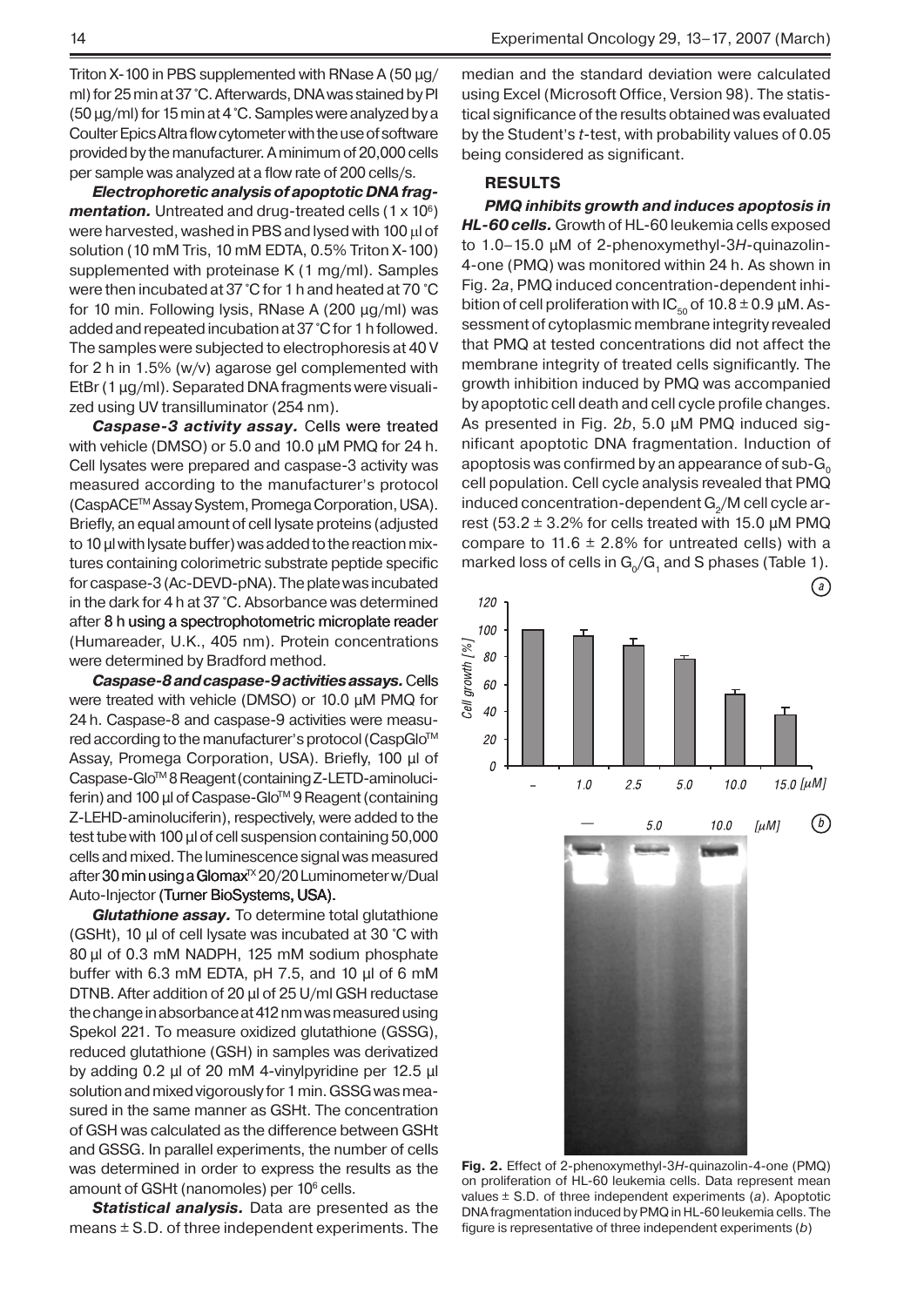**Table 1.** Effect of 2-phenoxymethyl-*3H*-quinazolin-4-one (PMQ) on cell cycle profile of HL-60 leukemia cells after 24 h treatment

| <b>PMQ</b>   | $sub-G0$       | $G_{\circ}/G$  | S              | $G_{\circ}/M$  |
|--------------|----------------|----------------|----------------|----------------|
|              | $1.5 \pm 0.9$  | $39.2 \pm 1.9$ | $49.2 \pm 4.2$ | $11.6 \pm 2.8$ |
| $5.0 \mu M$  | $4.7 \pm 1.3$  | $40.9 \pm 2.5$ | $37.6 \pm 3.1$ | $21.5 \pm 3.9$ |
| 10.0 µM      | $12.6 \pm 2.8$ | $29.7 \pm 3.6$ | $30.4 \pm 2.9$ | $39.9 \pm 2.6$ |
| $15.0 \mu M$ | $24.5 \pm 2.9$ | $21.1 \pm 2.9$ | $25.7 \pm 4.4$ | $53.2 \pm 3.2$ |
|              |                |                |                |                |

Note: Data represent mean values  $\pm$  S.D. of three independent experiments.

*PMQ activates caspases and induces oxidative*  stress response in HL-60 cells. To address which caspases are activated by PMQ treatment, HL-60 cells were treated with 5.0 μM and 10.0 μM PMQ for 24 h. As shown in Fig. 3*a*, activity of caspase-3 in cells treated with 5.0 μM PMQ was detected to be 2.8 times higher (*P* < 0.01), and cells treated with 10.0 μM PMQ had above 5.1 times higher activity ( $P < 0.01$ ) of the caspase-3 compare to untreated cells. Activity of caspase-9 in cells treated with 10.0 μM PMQ was increased about 1.9 times compare to untreated cells (*P* < 0.01). Caspase-8 was not activated significantly (Fig. 3*b*).



**Fig. 3.** Activation of caspase-3 (*a*) and caspase-8 and -9 (*b*) by 2-phenoxymethyl-3*H*-quinazolin-4-one (PMQ) in HL-60 leukemia cells. Data represent mean values ± S.D. of three independent experiments

Note: cis-Pt = cisplatin; i = caspase-3 inhibitor; \**P* < 0.05; \*\**P* < 0.01.

Reactive oxygen species (ROS) play an important role in signalling leading to apoptosis. Many chemicals elevate the level of ROS, but only a few are able to change the redox state of cell significantly, with no damage to the cytoplasmic membrane. To examine if PMQ has a potential to change the redox state of cells, levels of reduced glutathione (GSH) and oxidized glutathione (GSSG) were measured. As presented in Table 2, the cells treated with 2.5–10.0 μM PMQ elevated the level of total GSH (GSH + GSSG = GSHt). While the level of GSH in cells treated with 10.0  $\mu$ M PMQ increased above 2 times (from 5.82  $\pm$ 

 $0.53$  to 10.97  $\pm$  0.56 nmol/10 $^{\circ}$  cells), the content of GSSG increased nearly 3 times (from  $0.24 \pm 0.06$  to  $0.68 \pm 0.09$ nmol/106 cells). GSSG/GSH ratio changed from 0.041 to 0.062, showing that PMQ induced significant changes in redox state of HL-60 cells (*P* < 0.01).

| <b>Table 2.</b> Effect of 2-phenoxymethyl-3H-quinazolin-4-one (PMQ) on |
|------------------------------------------------------------------------|
| GSSG/GSH ratio in HL-60 leukemia cells after 24 h treatment            |

| <b>PMQ</b>   | GSH              | GSSG            | GSSG/GSH  |
|--------------|------------------|-----------------|-----------|
|              | $5.82 \pm 0.53$  | $0.24 \pm 0.06$ | 0.041     |
| $2.5 \mu M$  | $8.57 \pm 0.26$  | $0.39 \pm 0.08$ | $0.046*$  |
| $5.0 \mu M$  | $10.00 \pm 0.33$ | $0.52 \pm 0.11$ | $0.052**$ |
| $10.0 \mu M$ | $10.97 \pm 0.56$ | $0.68 \pm 0.09$ | $0.062**$ |
|              |                  |                 |           |

Note: Cellular levels of GSH and GSSG are in nmol per 106 cells. Data represent mean values ± S.D. of three independent experiments. \**P* < 0.05; \*\**P* < 0.01.

Pretreatment of HL-60 cells with buthionine sulfoximine (BSO), a specific inhibitor of γ-glutamyl-cysteine synthetase, was applied to evaluate the involvement of ROS in PMQ-induced apoptosis. Incubation of cells with 0.5 mM BSO for 24 h decreased GSHt content from  $6.06\pm0.62$  nmol/10 $^{\circ}$  cells to 0.55  $\pm$  0.12 nmol/10 $^{\circ}$ cells (Fig. 4*a*). The PMQ did not increase the level of GSHt in cells pretreated with BSO. BSO-pretreated cells were more prone to die by apoptosis when treated with 2.5 μM PMQ, confirming the important role of ROS in apoptotic signalling induced by PMQ (Fig. 4*b*).



**Fig. 4.** Effect of 2-phenoxymethyl-3*H*-quinazolin-4-one (PMQ) and buthionine sulfoximine (BSO) on total glutathione (GSHt) level in HL-60 leukemia cells. Data represent mean values  $\pm$  S.D. of three independent experiments. GSHt level for untreated cells was 6.5 ± 0.9 nmol GSH/10<sup>6</sup> cells (a). Effect of BSO treatment on apoptotic DNA fragmentation induced by PMQ in HL-60 leukemia cells. The figure is representative of three independent experiments (*b*) **\****P* **<** 0.05; \*\**P* < 0.01.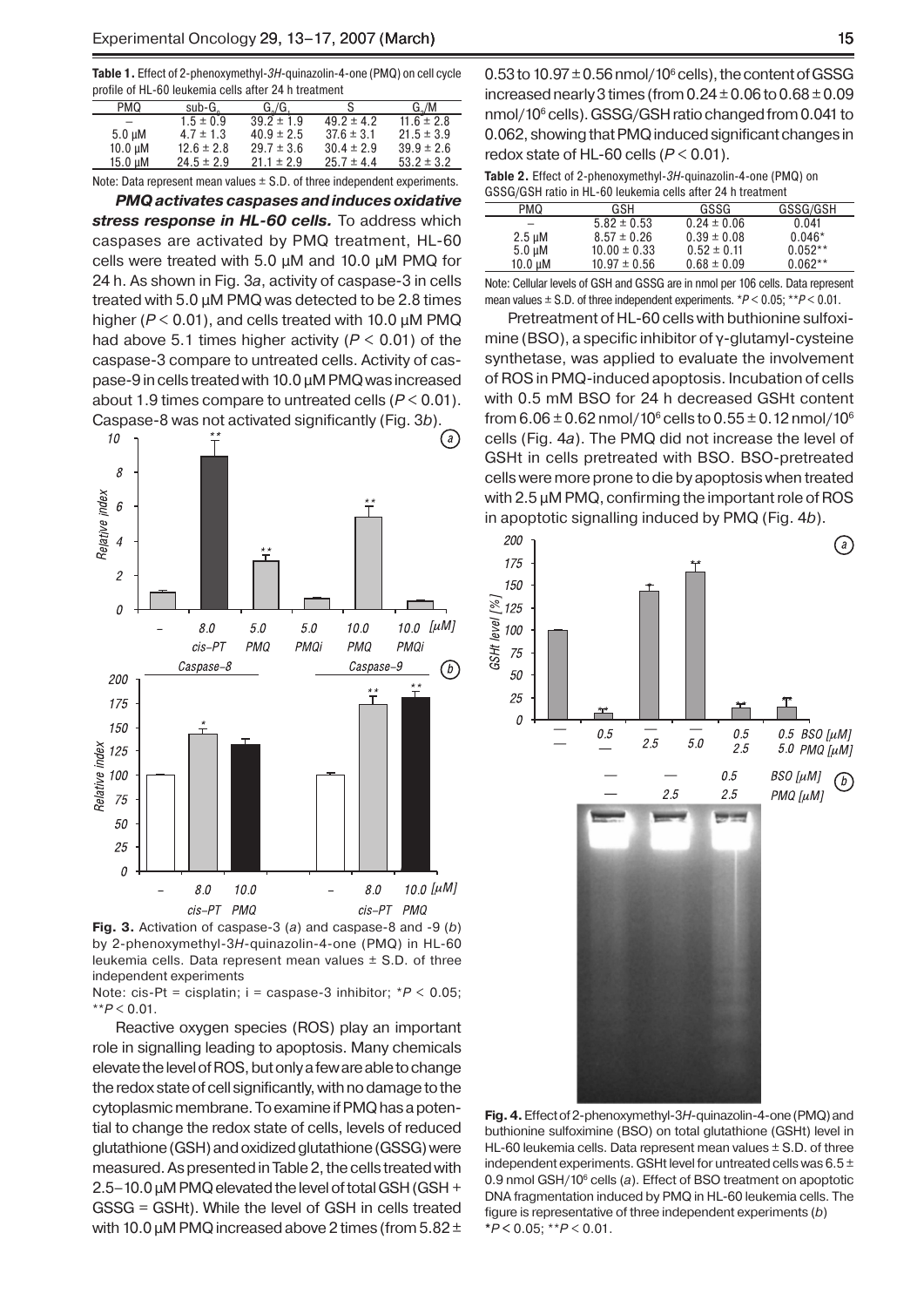#### **DISCUSSION**

Many quinazolines exhibit antiproliferative activity against various tumor cell lines. However, mechanism responsible for their antiproliferative activity varies considerably. It includes induction of cell cycle arrest, direct cytotoxicity through the initiation of apoptosis, effect on membrane integrity, inhibition of antifolate synthase, EGFR tyrosine kinase, dihydrofolate reductase or tyrosine kinase, or effect on activity of DNA topoisomerases [4–13].

In this study, anticancer properties of a newly synthesized 2-phenoxymethyl-3*H*-quinazolin-4-one (PMQ) were studied. PMQ was chosen as the best candidate from series of fifteen newly synthesized 2-substituted quinazolin-4-ones. These quinazolines have been shown to inhibit growth of HeLa cells [14]. The antiproliferative, cell cycle profile modulating and apoptotic properties of PMQ are presented, complemented with experiments showing that PMQ induced apoptosis through mitochondrial/caspase-9 dependent pathway, and experiments confirming the importance of ROS in signalling leading to PMQ-induced apoptosis.

Antiproliferative activity of PMQ occured at concentrations as low as 1.0  $\mu$ M and 5.0  $\mu$ M of PMQ was required to induce features typically associated with apoptosis. Analysis of HL-60 cells treated with 5.0 μM of PMQ provided clear evidence that PMQ-treated cells were dying by apoptosis as sub- $G_0$  cell fraction (Table 1), apoptotic DNA fragmentation (Fig. 2, *b*) and active forms of caspase-9 and caspase-3 (Fig. 3) were detected. No significant cytoplasmic membrane damage was observed in conjunction with observed apoptotic features. These changes closely resemble those induced by cisplatin, the clinically used anticancer drug, that was used in our experiments as positive control. Additionally to apoptosis, block of cells in  $\mathrm{G}_2/\mathrm{M}$ phase and decrease in percentage of cells in  $G_{0}/G_{1}$ and S phases were observed (Table 1). Experiments leading to elucidation of the molecular mechanism by which PMQ induces cell cycle profile changes are in progress. It is possible that PMQ inhibits some cyclin-dependent kinases or some other regulatory proteins that are directly involved in regulation of cell cycle progression. It has been shown previously that some quinazoline derivatives are potent inhibitors of cyclin-dependent kinases [15–17].

Cell proliferation and survival are influenced by reactive oxygen species. Previous reports showed that some drugs can induce elevation of ROS levels during induction of apoptosis [18,19]. Here, we showed that in PMQ-induced apoptosis ROS play an important role in signalling leading to apoptotic cell death. Increased levels of GSHt and GSSG indicated the presence of significant oxidative stress in cells treated with PMQ for 24 h. Additionally, pretreatment of cells with BSO, the inhibitor of glutathione synthesis, sensitized the cells to PMQ-induced apoptosis. It has been shown previously that depletion of GSH sensitized cancer cells to therapeutic efficacy of some drugs, which anticancer potential depends on ROS production [20, 21].

There is always a temptation to extrapolate the significance of *in vitro* concentration based cell responses to *in vivo* response. *In vivo* experiments using L1210 bearing mice showed that PMQ prolonged the survival rate of leukemia bearing mice significantly, confirming the anticancer activity of PMQ (*P* < 0.0001). Therapeutic index of PMQ was comparable to therapeutic index of cisplatin (our unpublished results).

In summary, results of this study clearly demonstrate that PMQ is a promising anticancer drug showing cytostatic and apoptotic effects mainly through mitochondrial/caspase-9 dependent pathway.

#### **ACKNOWLEDGEMENTS**

This study was supported by the Science and Technology Assistance Agency under the contract No. APVT-20-007304 and by the VEGA grants 2/7088/27 and 1/4305/07.

#### **REFERENCES**

1. **Cai SX, Drewe J, Kasibhatla S.** A chemical genetics approach for the discovery of apoptosis inducers: from phenotypic cell based HTS assay and structure-activity relationship studies, to identification of potential anticancer agents and molecular targets. Curr Med Chem 2006; **13**: 2627–44.

2. **Bremer E, van Dam G, Kroesen BJ, de Leij L, Helfrich W.**  Targeted induction of apoptosis for cancer therapy: current progress and prospects. Trends Mol Med 2006; **12**: 382–93.

3. **Philchenkov A, Zavelevich M, Kroczak TJ, Los M.**  Caspases and cancer: mechanisms of inactivation and new treatment modalities. Exp Oncol 2004; **26**: 82–97.

4. **Jantova S, Theiszova M, Mikulasova M.** Cytotoxic and genotoxic effects of some substituted tetrazolo[1,5-c]quinazolines. Neoplasma 2004; **51**: 436–41.

5. **Jantova S, Ovadekova R, Letasiova S, Spirkova K, Stankovsky S.** Antimicrobial activity of some substituted triazoloquinazolines. Folia Microbiol 2005; **50**: 90–4.

6. **Alagarsamy V.** Synthesis and pharmacological investigation of some novel 2-methyl-3-(substituted methylamino)- (3H)-quinazolin-4-ones as histamine H1-receptor blockers. Pharmazie 2004; **59**: 753–5.

7. **Maarouf AR, El-Bendary ER, Goda FE.** Synthesis and evaluation of some novel quinazolinone derivatives as diuretic agents. Arch Pharm 2004; **337**: 527–32.

8. **Chan DC, Anderson AC.** Towards species-specific antifolates. Curr Med Chem 2006; **13**: 377–98.

9. **Buter J, Giaccone G.** EGFR inhibitors in lung cancer. Oncology 2005; **19**: 1707–11.

10. **Zhou Y, Hu YP, Wang J, Hauser J, Conway AN, Vinci MA, Humphrey L, Zborowska E, Willson JK, Brattain MG.**Blockade of EGFR and ErbB2 by the novel dual EGFR and ErbB2 tyrosine kinase inhibitor GW572016 sensitized human colon carcinoma GEO cells to apoptosis. Cancer Res 2006; **66**: 404–11.

11. **Skibo EB, Huang X, Martinez R, Lemus RH, Craigo WA, Dorr RT.** Pirimidoquinazoline-based antitumor agents. Design of topoisomerase II to DNA cross-linkers with activity against protein kinases. J Med Chem 2002; **45**: 5543–55.

12. **Cipak L, Letasiova S, Repicky A, Jantova S.** New [1,2,4]triazolo[4,3-c]quinazoline enhances cisplatin- and temozolomide-induced growth inhibition and apoptosis in HL-60 cells. Neoplasma 2007; **54**: 16–20.